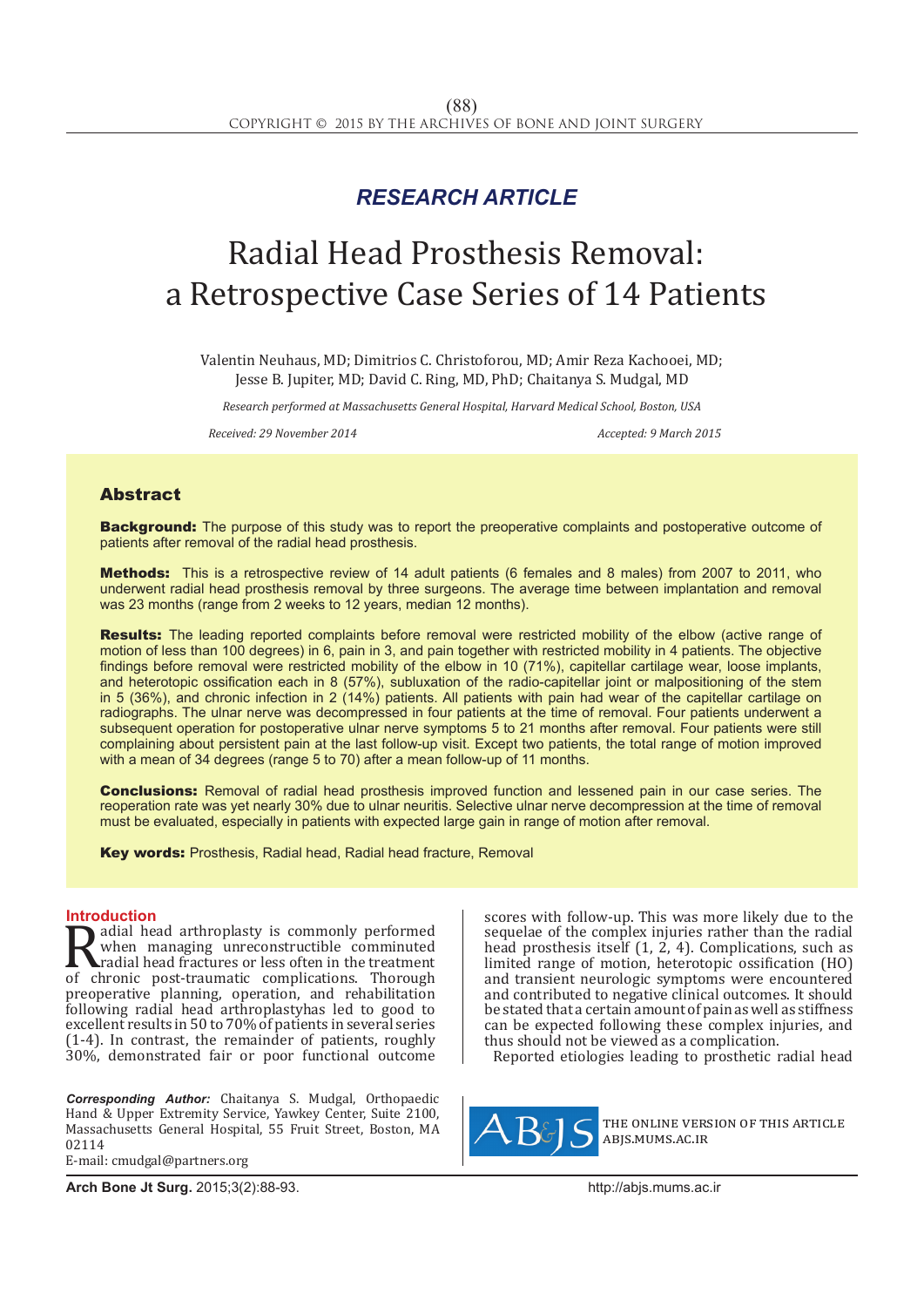| Table 1. Overview of patients' details and reason of implantation |         |              |              |                                          |         |                              |                |                    |                 |
|-------------------------------------------------------------------|---------|--------------|--------------|------------------------------------------|---------|------------------------------|----------------|--------------------|-----------------|
| ID                                                                | Age $*$ | Sex          | Side         | Reason for implantation                  | Type    | Implant $\circledR$          | Cemented       | Approach           | $\Delta$ time # |
| $\mathbf{1}$                                                      | 51      | m            |              | head arthritic +                         | Delayed | <b>ExplorR</b> Biomet        | no             | lateral            | 13              |
| 2                                                                 | 30      | m            |              | head arthritic +                         | Delayed | <b>Evolve Wright Medical</b> | no             | lateral            | 13              |
| 3                                                                 | 51      | m            | r            | posterior olecranon fracture dislocation | Acute   | rHeadSBi                     | no             | posterior          | 10              |
| 4                                                                 | 61      | $\mathbf{f}$ | 1            | elbow dislocation, radial head fracture  | Acute   | Evolve Wright Medical        | n <sub>0</sub> | lateral            | 0.5             |
| 5                                                                 | 65      | m            | r            | loss of fixation, redislocation +        | Delayed | <b>Evolve Wright Medical</b> | no             | posterior          | 7               |
| 6                                                                 | 45      | m            | $\mathbf{r}$ | radial head fracture                     | Acute   | Silicone <sup>^</sup>        | yes            | lateral            | 167             |
| 7                                                                 | 52      | f            |              | posterior olecranon fracture dislocation | Acute   | Evolve Wright Medical        | no             | posterior          | 36              |
| 8                                                                 | 52      | m            | r            | pain <sup>‡</sup>                        | Delayed | <b>RHS</b> Tornier           | no             | lateral            | 10              |
| 9                                                                 | 51      | $\mathbf{f}$ | $\mathbf{r}$ | loss of fixation +                       | Delayed | <b>ExplorR</b> Biomet        | no             | lateral            | 17              |
| 10                                                                | 47      | $\mathbf{f}$ |              | radial head fracture                     | Acute   | Solar Radial Head Stryker    | yes            | (lateral) $\wedge$ | 14              |
| 11                                                                | 24      | m            | r            | posterior olecranon fracture dislocation | Acute   | Evolve Wright Medical        | no             | posterior          | 3               |
| 12                                                                | 60      | $\mathbf{f}$ |              | radial head fracture                     | Acute   | Evolve Wright Medical        | no             | lateral            | 6               |
| 13                                                                | 28      | m            | r            | terrible triad                           | Acute   | Evolve Wright Medical        | no             | lateral            | 9               |
| 14                                                                | 59      | f            |              | terrible triad                           | Acute   | <b>Evolve Wright Medical</b> | no             | posterior          | 22              |

\* at radial head removal (years)

# between implantation and removal (months)

† after open reduction and internal fixation of a (complex) radial head fracture

‡ after radial head excision for a comminuted radial head fracture

^ not known due to missing data

m=Male; f=Female; r=Right; l=Left

removal were mechanical or technical issues, namely, prosthesis dislocation, mechanical impingement, overstuffing, or intermittent slippage of the bipolar radial head prosthesis (5-7). Painful loosening and polyethylene wear with painful synovitis were other additional primary concerns (7, 8). Prosthesis removal has also been described as part of elbow contracture release surgery, and following joint infections (9). However, there is a paucity of reported complications following radial head arthroplasty in the literature and a shortage of published reports outlining complications that resulted in implant removal (10).

The purpose of this study was to 1) describe the preoperative complaints, 2) radiographic findings, and 3) postoperative outcome in patients who underwent radial head prosthesis removal.

#### **Methods**

A retrospective review of a trauma database was performed from 2007 to 2011. Under an IRB approved protocol, we used billing records to identify adult patients (age 18 or greater) who underwent radial head prosthesis removal as an inclusion criterion. A total of 14 patients including 6 women and 8 men with 14 radial head prostheses met the inclusion criteria and had complete follow-up data. There were no exclusion criteria. Three surgeons performed the prosthesis removals at a single institution.

Right and left elbows were equally involved. In 9 patients, implantation of radial head prosthesis was done in an acute setting (less than one week after trauma), and in five patients arthroplasty was performed in a chronic setting (on average 13 months after trauma, range 7 weeks to 29 years) [Table 1]. The index surgery was performed in our institution in eight patients with a Wright Medical radial head implant (Wright Medical Technology, Arlington, TN). The size of the stem was 5.5 millimeters (mm) in three patients (one with a 20 mm and two with a 22 mm head), 6.5 mm in three patients (one with a 20mm and two with a 26 mm head) and 7.5mm in two cases (22 mm and 26 mm head). All implants were non-cemented. Regarding the prostheses implanted in other institutions, the make of the radial head was specified and recorded; however, the size of stems and heads were unknown [Table 1]. The mean age of the patients was 48 years (range 24 to 65 years) at the time of radial head prosthesis removal. The average time between implantation and removal surgery was  $\bar{2}3$ months (range 2 weeks to 12 years).

The follow-up period was defined as time between the prosthesis removal surgery and the last outpatient clinic visit. Medical records were retrospectively screened for preoperative and postoperative objective and subjective findings. Stiffness (restricted motion)was considered if the total active range of elbow motion was less than 100° (11). Radiographs were evaluated by four experienced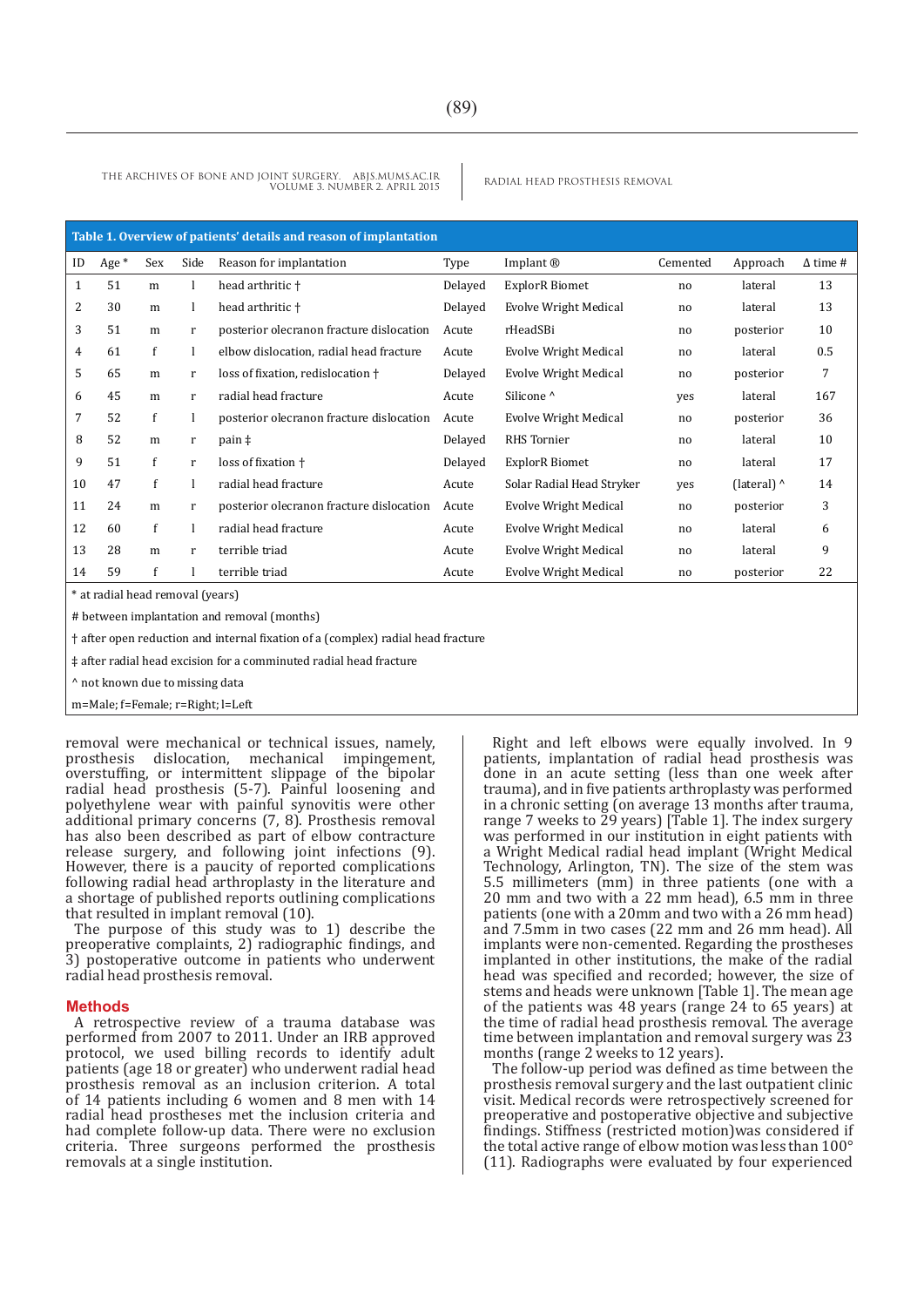| Table 2. Complaints before radial head prosthesis removal |         |                |  |  |  |  |
|-----------------------------------------------------------|---------|----------------|--|--|--|--|
| ID                                                        | Pain    | Stiffness      |  |  |  |  |
| 1                                                         | present | present        |  |  |  |  |
| 2                                                         | present | present        |  |  |  |  |
| 3                                                         | no      | present        |  |  |  |  |
| $\overline{4}$                                            | no      | no             |  |  |  |  |
| 5                                                         | no      | present        |  |  |  |  |
| 6                                                         | present | present        |  |  |  |  |
| 7                                                         | present | no             |  |  |  |  |
| 8                                                         | present | n <sub>0</sub> |  |  |  |  |
| 9                                                         | present | no             |  |  |  |  |
| 10                                                        | present | present        |  |  |  |  |
| 11                                                        | no      | present        |  |  |  |  |
| 12                                                        | no      | present        |  |  |  |  |
| 13                                                        | no      | present        |  |  |  |  |
| 14                                                        | no      | present        |  |  |  |  |

surgeons for the presence or absence of an oversized radial head implant, overlengthening, subluxation of the radio-capitellar joint, malposition of the stem, loosening of the prosthesis, osteoarthritis (based on the Broberg and Morrey osteoarthritis scale), HO, and capitellar wear (12-14). We acknowledge the subjectivity of many of these parameters, but these were included based on

the authors' consensus. Pre-operative radiographs were unavailable for one patient. The findings for this patient are based solely on the operative notes and postoperative radiographs. To analyze our data, descriptive and bivariate comparative statistical methods were utilized.

#### **Results**

Most common clinical complaints prior to removal were pain in 7 and restricted motion of the elbow in 10 patients [Table 2]. Clinical instability was not reported by the patients nor encountered by the three surgeons.

Preoperative radiographs showed 6 prostheses resulting in overlengthening, with two of these due to oversized radial head prosthesis [Table 3]. Other mechanical problems or technical errors including subluxation of the radio-capitellar joint and malpositioning were present in five cases and led to radial head prosthesis removal in less than 14 months. Chronic processes such as loose implants as well as capitellar cartilage wear were each seen in 57% (8/14) based on radiographs. All 7 patients with pain had wear of the capitellar cartilage on radiographs (*P*=0.005). Radiographic loosening and pain had no statistically significant association (*P*=0.59). Mild arthritic changes were seen in 50%  $(7/14)$  of patients, and moderate changes were noted in 14% (2/14) based on the Broberg and Morrey classification. HO was seen in 57% (8/14), and seven of these were defined as having stiffness, while three patients demonstrated proximal radio-ulnar synostosis.

Mean follow-up was 11 months (range 1.5 months to 2.2 years) [Table 4]. Ten (71%) patients had an

| Table 3. Preoperative radiographic findings                                                                             |           |            |         |         |          |         |               |
|-------------------------------------------------------------------------------------------------------------------------|-----------|------------|---------|---------|----------|---------|---------------|
| ID                                                                                                                      | Head size | Overlength | Loose   | Wear    | 0A       | HO      | Miscellaneous |
|                                                                                                                         |           |            |         |         |          |         |               |
| $\mathbf{1}$                                                                                                            | adequate  | no         | present | present | mild     | no      |               |
| $\overline{2}$                                                                                                          | adequate  | present    | present | present | mild     | present |               |
| 3                                                                                                                       | adequate  | no         | present | no      | moderate | present | malposition   |
| 4                                                                                                                       | adequate  | present    | no      | no      | no       | no      | subluxation   |
| 5                                                                                                                       | adequate  | present    | present | no      | mild     | present |               |
| $6*$                                                                                                                    | adequate  | no         | no      | present | no       | no      |               |
| 7                                                                                                                       | too big   | present    | present | present | moderate | no      |               |
| 8                                                                                                                       | adequate  | no         | no      | present | no       | no      | malposition   |
| 9                                                                                                                       | too big   | no         | present | present | mild     | present |               |
| 10                                                                                                                      | adequate  | present    | present | present | mild     | no      | malposition   |
| 11                                                                                                                      | too big   | present    | no      | no      | no       | present | subluxation   |
| 12                                                                                                                      | too big   | no         | no      | no      | no       | present |               |
| 13                                                                                                                      | too big   | no         | present | present | mild     | present |               |
| 14                                                                                                                      | adequate  | no         | no      | no      | mild     | present |               |
| * No preoperative radiographs available, findings are based solely on the operative notes and postoperative radiographs |           |            |         |         |          |         |               |
| OA osteoarthritis, HO heterotopic ossification                                                                          |           |            |         |         |          |         |               |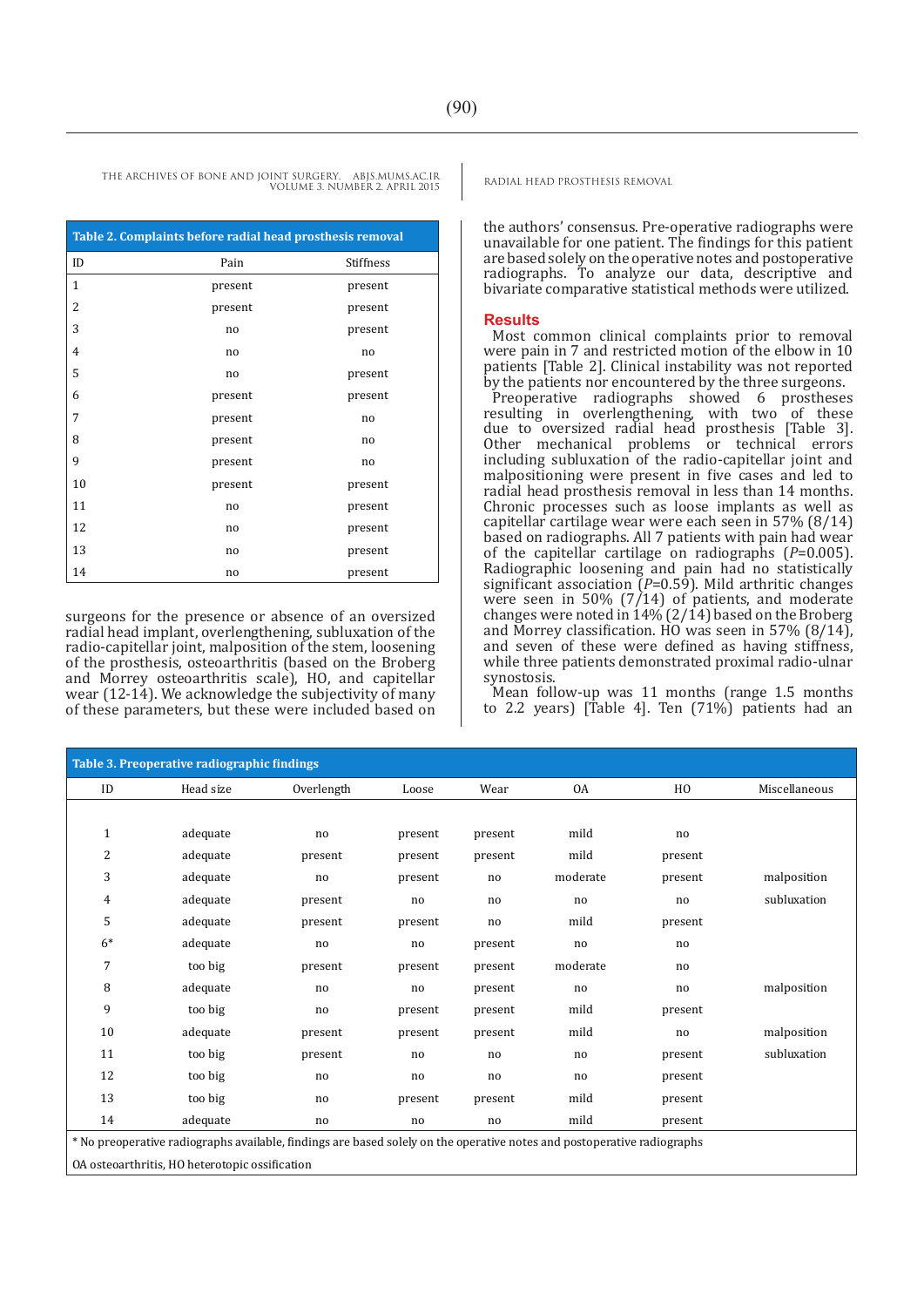| <b>Table 4. Postoperative outcome</b>                                               |            |                  |                              |                 |  |  |  |
|-------------------------------------------------------------------------------------|------------|------------------|------------------------------|-----------------|--|--|--|
| Pat-ID                                                                              | Follow-up* | Complications    | Complaints at last follow-up | ROM improvement |  |  |  |
| $\mathbf{1}$                                                                        | 26         | UNC, impingement | no more pain                 | 5               |  |  |  |
| $\overline{2}$                                                                      | 11         |                  | some discomfort              | 40              |  |  |  |
| 3                                                                                   | 26         | UNC, massive HO  | no                           | 55              |  |  |  |
| 4                                                                                   | 21         | <b>UNC</b>       | no                           | 70              |  |  |  |
| 5                                                                                   | 6          |                  | no                           | 20              |  |  |  |
| 6                                                                                   | 11/2       |                  | some discomfort              | 30              |  |  |  |
| 7                                                                                   | 20         |                  | aching                       | 15              |  |  |  |
| 8                                                                                   | 11/2       |                  | no more pain                 | $\mathbf{0}$    |  |  |  |
| 9                                                                                   | 9          |                  | pain persistent              | $\mathbf{0}$    |  |  |  |
| 10                                                                                  | 4          |                  | no more pain                 | 35              |  |  |  |
| 11                                                                                  | 9          | <b>UNC</b>       | no                           | 65              |  |  |  |
| 12                                                                                  | 10         |                  | some discomfort              | 20              |  |  |  |
| 13                                                                                  | 11/2       |                  | no                           | 40              |  |  |  |
| 14                                                                                  | 6          |                  | no                           | 10              |  |  |  |
| * between removal and last outpatient-clinic visit (months)                         |            |                  |                              |                 |  |  |  |
| ROM total range of motion, UNC ulnar nerve compression, HO heterotopic ossification |            |                  |                              |                 |  |  |  |

uneventful follow-up following prosthesis removal. Four patients (29%) underwent a subsequent operation. One patient underwent revision with an anconeus muscle interposition flap as well as ulnar nerve decompression after 5 months for proximal radio-ulnar joint impingement and ulnar neuritis. Three patients developed symptoms of cubital tunnel syndrome 6, 10, and 21 months respectively after removal of their radial head prosthesis and were treated with ulnar nerve decompression. A stable and painless elbow was present in 10 patients. Four patients had persistent pain, aching, or some discomfort following surgery. These patients had the prosthesis removed after a mean of 25 months. whereas the group with no pain had the prosthesis removed after 9 months ( $P=0.024$ ). Twelve patients demonstrated a mean improvement of 34 degrees in total range of motion (ROM) (range 5 to 70 degrees). Two patients had the same ROM before and after implant removal. No patient lost motion. When looking specifically at extension, the overall mean extension deficit before radial head removal was 28 degrees (range, 0 to 70), which was improved to 15 degrees (range, 0 to 35) after prosthesis removal.

#### **Discussion**

Radial head arthroplasty is increasingly utilized as a treatment modality in elbow reconstructive surgery. However, knowledge about indications for radial head implant removal and complications encountered thereafter is lacking. To the best of our knowledge, there are only some large comprehensive series (15-17). The purpose of this study was therefore to describe the preoperative complaints, radiographic findings, and postoperative outcome in patients who underwent radial head prosthesis removal.

This study has several significant limitations. It is a retrospective, small case series without a control group. We recognize that the exact reasons for radial head replacement were not completely documented in all patients. This is important on account of the fact that the original injury could have in itself caused radio-capitellar cartilage trauma, which could adversely impact overall recovery and influence the development of pain during the short term as well as in the long term. The reasons for removal of the radial head rely on intraoperative notes and x-rays. The radiographic assessment is difficult, subjective, and we did not have radiographs of the contralateral (healthy) side to better judge parameters such as overlengthening and head size of the prosthesis (18). Three surgeons were involved in the treatment and there was no standardization in the reporting of findings. In addition there was insufficient data to analyze pronation and supination, which are relevant to overall function. Our follow-up was short in a few cases to assess for long-term outcome of radial head prosthesis removal.

In our series, the two main complaints were painful elbow and stiffness. A chronically painful elbow after radial head prosthesis implantation was always associated with wear of the capitellar cartilage in our study. Progressive capitellar erosion following radial head prosthetic implantation presenting with increasing pain and stiffness has been described (19). In our case series, the chronic wear process took more than a year to develop, although mechanical problems seem to accelerate the process. Burkhart and colleagues also reported three cases of capitellar erosion, mainly caused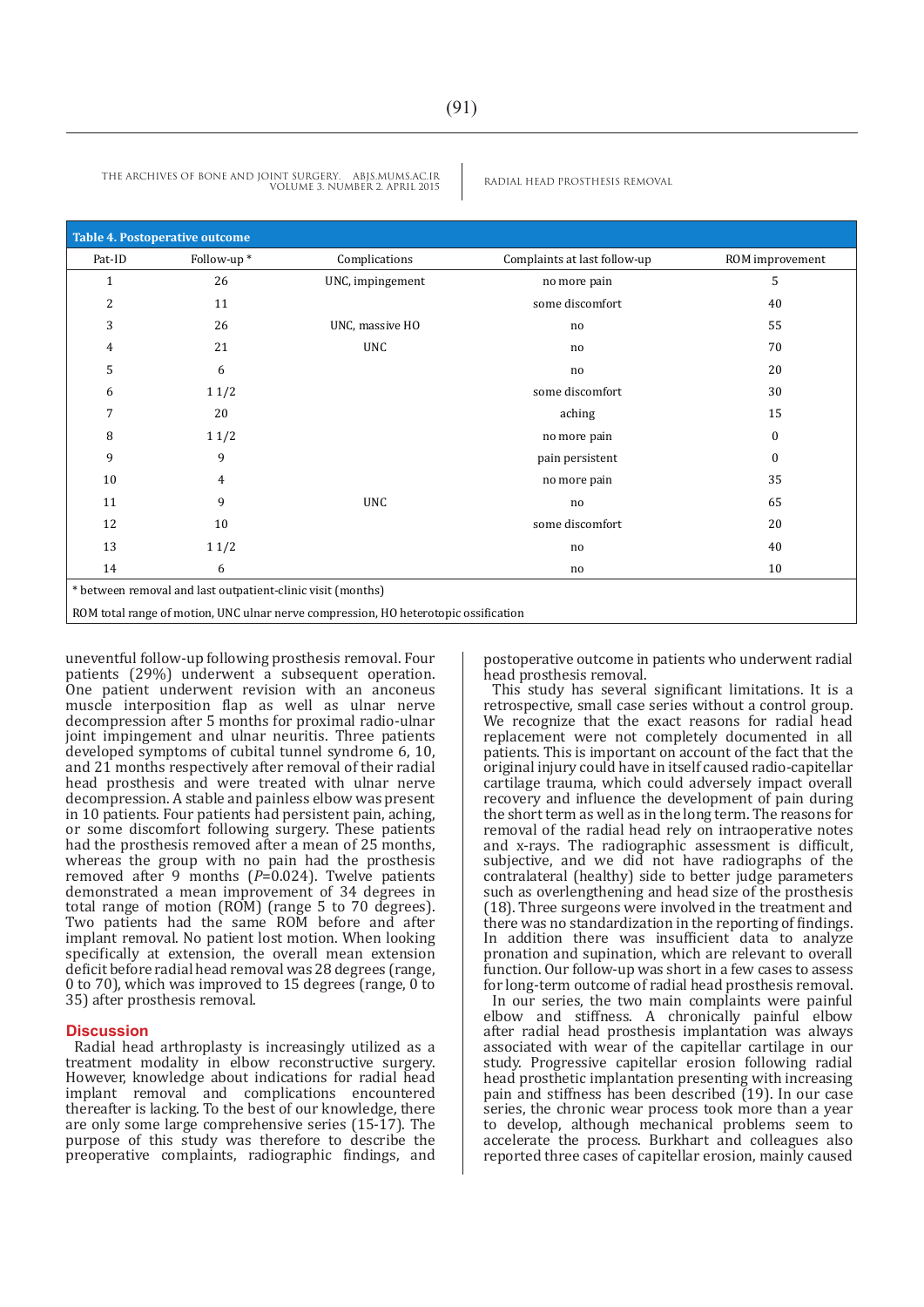by overstuffing of the radio-humeral joint (5). Although we agree that overlengthening can cause wear of the capitellar cartilage, more than half of our cases with wear did not appear to be affected by this technical problem. It appears that capitellar cartilage wear is a common sequel of the initial injury resulting in radial head implantation as well as a response to cartilage contact with metallic radial head prosthesis. An important unanswered question is whether the capitellar wear in these circumstances is the cause of pain, and can be ameliorated by radial head prosthesis removal. Besides the possible association of pain and wear, loosening of the radial head prosthesis was often in conjunction with pain in our study, especially after one year. Based on the implant, some radial head prostheses are designed to be loose, acting only as a spacer. Several studies have shown that radiolucency and pain are unrelated in the setting of radial head arthroplasty (4, 9, 20). However, O'Driscoll et al. noted that pain from a loose stem within the proximal radius may present as proximal radial forearmpain, and furthermore suggest that its presence be used as an indicator of symptomatic mechanical loosening (8). Stiffness was mostly associated with heterotopic ossification, pain, or articular degenerative changes. In addition, there seems to be a correlation between HO and ulnar neuritis, which could be explained by the fact that most HO is found posteromedially as seen in our cohort as well as described recently by Park et al (21). Mechanical or technical problems were found to typically result in early reoperation. This is in contrast to chronic process, which usually resulted in late explantation in our case series. Mechanical issues included oversized radial head implants, overlengthening or malpositioning of the prosthesis, and subluxation. Although rare, Burkhart et al. also described two cases of prosthetic dislocation in mid- to long-term follow-up (5). We did not see any cases of frank implant dislocation in our series.

In selected cases, pain did appear to resolve completely after prosthesis removal surgery. There seems to be an association between pain persistence and duration of the interval between implantation and removal of the prosthesis in our patients. Patients that underwent implant removal earlier tended to have less persisting pain. We would speculate that patients with ongoing pain are likely to represent a more severe initial injury or a greater degree of capitellar wear or both, but are unable to substantiate this speculation. Our findings also raise the question of whether some of the

currently available radial head prostheses which rely on a loose intramedullary fit may actually allow for excessive degrees of motion in several planes that may contribute to or accelerate capitellar wear. If so, this could support routine removal of radial head prostheses after an arbitrary period of 6 to 12 months when the soft tissues have healed and possibly before radio-capitellar symptoms manifest. According to Wretenberg et al, the removal of the radial head even several years after implantation led to further improvement in range of motion (22). We shared similar results; the extension deficit and overall total ROM improved after removal nearly the same amount as noted by these authors. In contrast to our findings, Harrington et al. reported four patients requiring removal of the radial head prosthesis for pain, and could not correlate a better outcome following removal (4). Ulnar nerve compression can be a complication seen in patients following complex elbow trauma. After removal of the radial head prosthesis, three of our first four patients underwent additional surgery to decompress the ulnar nerve. One reason for this could be the development of further heterotopic ossification and scarring as mentioned earlier. Another reason could be the additional gain in range of motion causing increased stretch and traction on the ulnar nerve as it traverses an injury scarred bed, which could potentially hamper its normal physiologic mobility with elbow motion. As a consequence, we therefore advocate the liberal use of ulnar nerve decompression in cases involving heterotopic ossification or when a significant increase in range of motion is anticipated or noted intraoperatively.

Valentin Neuhaus MD Dimitrios C. Christoforou MD Jesse B. Jupiter MD David C. Ring MD, PhD Chaitanya S. Mudgal MD Orthopaedic Hand and Upper Extremity Service, Yawkey Center, Suite 2100, Massachusetts General Hospital, 55 Fruit Street, Boston, MA 02114, USA

Amir Reza Kachooei MD Orthopaedic Hand and Upper Extremity Service, Yawkey Center, Suite 2100, Massachusetts General Hospital, 55 Fruit Street, Boston, MA 02114, USA Orthopedic Research Center, Mashhad University of Medical Sciences, Mashhad, Iran

#### **References**

- arthroplasty. Study of outcomes. J Bone Joint Surg Am. 2006;88(10):2192-200. 3. Dotzis A, Cochu G, Mabit C, Charissoux JL, Arnaud JP. Comminuted fractures of the radial head treated by the Judet floating radial head prosthesis. J Bone Joint Surg Br. 2006;88(6):760-4. 1. Ruan HJ, Fan CY, Liu JJ, Zeng BF. A comparative study of internal fixation and prosthesis replacement for radial head fractures of Mason type III. Int Orthop. 2009;33(1):249-53. 2. Grewal R, MacDermid JC, Faber KJ, Drosdowech
	- 4. Harrington IJ, Sekyi-Otu A, Barrington TW, Evans
- 
- DS, King GJ. Comminuted radial head fractures treated with a modular metallic radial head